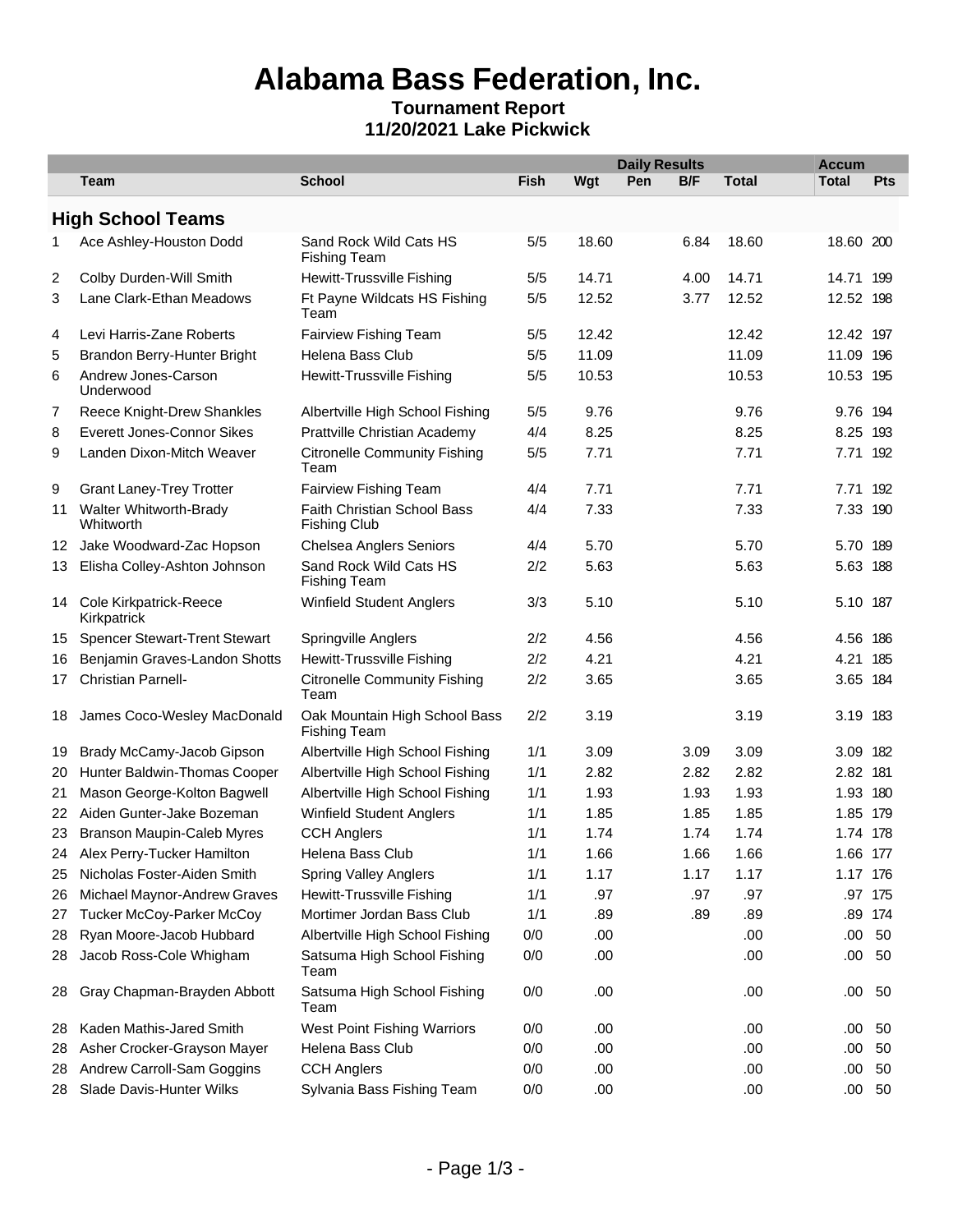# **Alabama Bass Federation, Inc.**

#### **Tournament Report 11/20/2021 Lake Pickwick**

|                            |                         | <b>Daily Results</b> |     |     | <b>Accum</b> |       |           |     |
|----------------------------|-------------------------|----------------------|-----|-----|--------------|-------|-----------|-----|
| Team                       | School                  | Fish                 | Wat | Pen | B/F          | Total | Total Pts |     |
| 28 Drew Allen-Dylan Rosson | Cornerstone High School | 0/0                  | .00 |     |              | .00   | .00       | -50 |